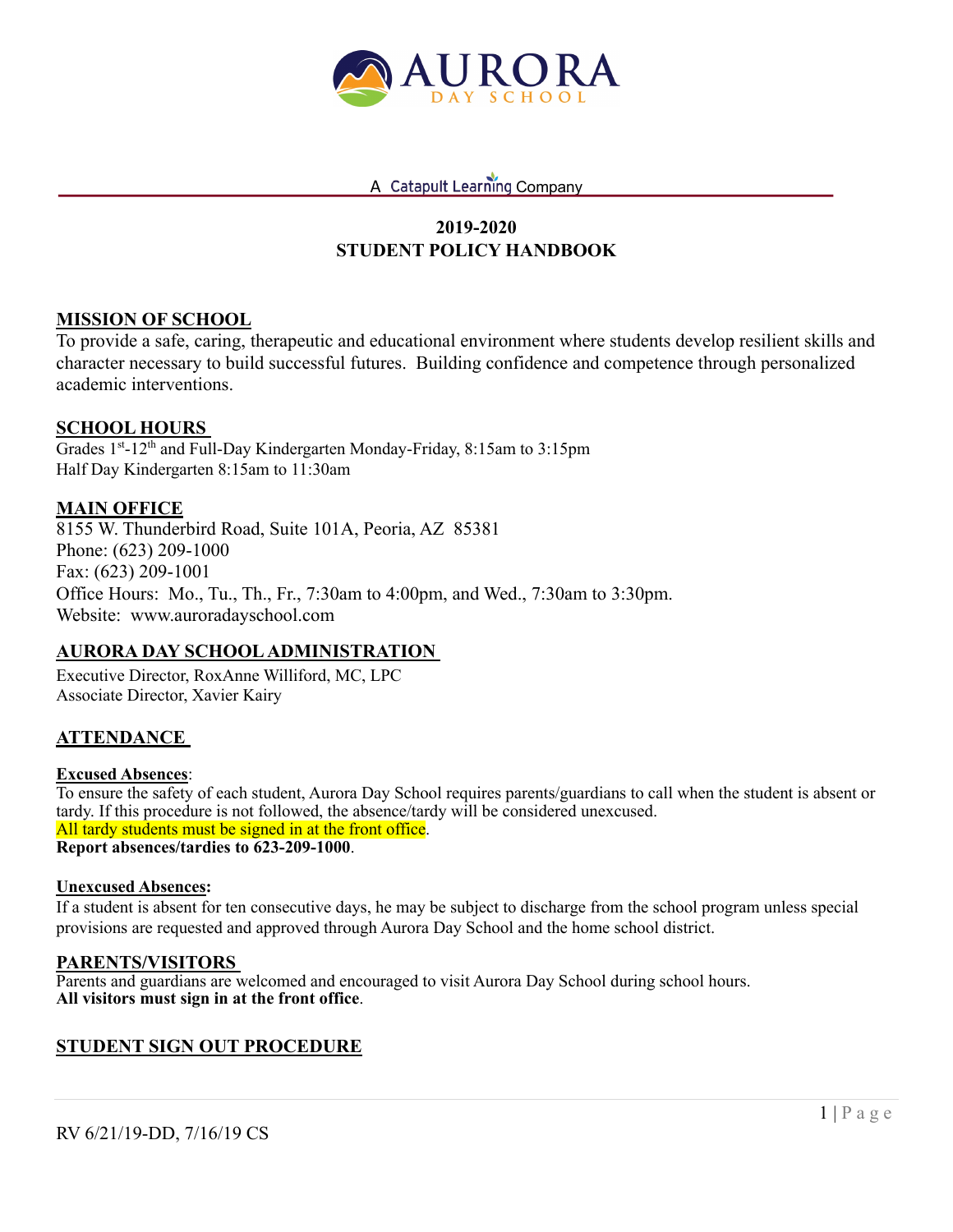

If a Parent/Guardian would like to sign a student out of school, they must check into the front office. The front office will then check for appropriate identification. Once identity is confirmed, the student may be signed out.

### **HOMEWORK**

The parent and Aurora Day School staff will decide if homework is appropriate for that student.

### **REPORT CARDS/QUARTERLY PROGRESS REPORTS**

Report cards and progress reports are issued to parents, school districts, and other legal agencies involved in the student's education.

### **GRADE SCALE**

 $90-100 = A$  $80-89 = B$  $70-79 = C$  $60-69$  = D  $0-59 = F$ 

## **DRESS CODE FOR STUDENTS**

Students are expected to follow a reasonable dress code. It is the policy of Aurora Day School to provide guidelines for students' attire; students are not to wear articles of clothing that may be considered dangerous, interpreted as being gang related, revealing, promoting or advertising inappropriate ideas or substances, or clothing that depicts an unkempt appearance. If a student's attire is in violation of the dress code, but is a result of not having any appropriate clothing, a supervisor will be notified, and the school will attempt to provide clothing. Appropriate hygiene is expected, i.e. neat appearance, and free from offensive odors.

The following is a list of clothing and accessories that are **not appropriate or acceptable**:

- Tank top undershirts
- Muscle-shirts or tank tops (except for P.E.).
- Clothing with designs that depict drugs, tobacco, alcohol, sexual connotations, weapons, satanic symbols, gang related symbols, concert shirts, or clothing that degrades or discriminates.
- Loose or sagging pants, clothing that is cut, ripped, or torn, belts that hang down instead of continuing through the belt loops, bandannas, hair nets or stocking caps, or any attire that could be interpreted as gang or anarchy related.
- Jewelry that could be considered ethnically or religiously offensive, medallions, chains (including wallet chains) and any jewelry that could be considered gang-related.
- Appropriate undergarments are to be worn at all times but not visible.
- Appropriate shoes and socks suitable for physical education are required to be worn to school.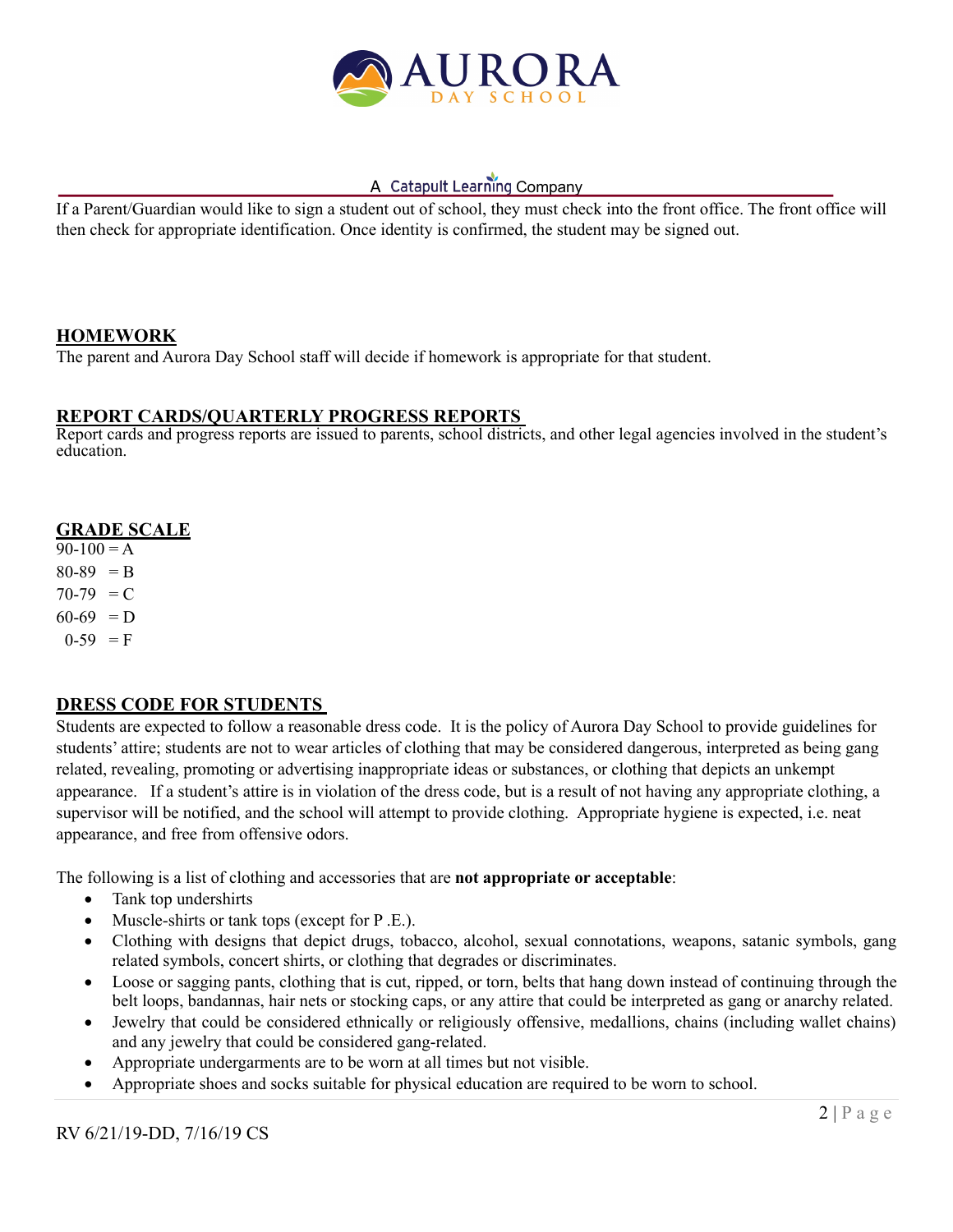

• Hats may be brought to school but only worn when outside.

## **EXPECTATIONS WHILE AT SCHOOL**

The student shall:

- 1. Raise hand to speak.
- 2. Remain in seat during class time.
- 3. Remain in assigned area at all times.
- 4. Remain in control so as not to become physically aggressive.
- 5. Use appropriate voice tone and accept directions positively.
- 6. Remain on-task, complete assignments and ignore distractions.
- 7. Show respect and use appropriate language.
- 8. Comply with all staff's directions.
- 9. Cope with redirection in a positive manner.
- 10. Respect the personal space and property of self and others.
- 11. Engage in acceptable and appropriate conversations only.
- 12. Show respect for others by not causing any disruptions.
- 13. Keep hands and feet to yourself.
- 14. Demonstrate respect when interacting with peers and adults.

## **MEAL BEHAVIOR GUIDELINES**

Free breakfast and lunch is available to each student enrolled at Aurora Day School. No student will be allowed to leave the school grounds for lunch unless prior arrangements have been made with the school. The procedure for checking out students in the front office must then be followed. Students are not allowed to order food for delivery or pick-up unless prior arrangements have been made through the Program Supervisor.

- 1. Group enters together and sits quietly at tables.
- 2. Proper manners at the table are expected:
	- $\circ$  Use appropriate language and have quiet conversations at your table.
	- o Choose appropriate conversations.
	- o Use "please" and "thank you."
	- $\circ$  Remain seated and wait until everyone is finished or staff has directed you to get up.
- 3. Keep eating area clean at all times.

4. Students are excused as a group; no one should leave dining room area until it is cleaned to staff's satisfaction.

5. When excused, each student is to clean his/her area and throw away remaining food and trash into the garbage can.

6. Disrespectful and disruptive behavior is not permitted and may result in disciplinary action.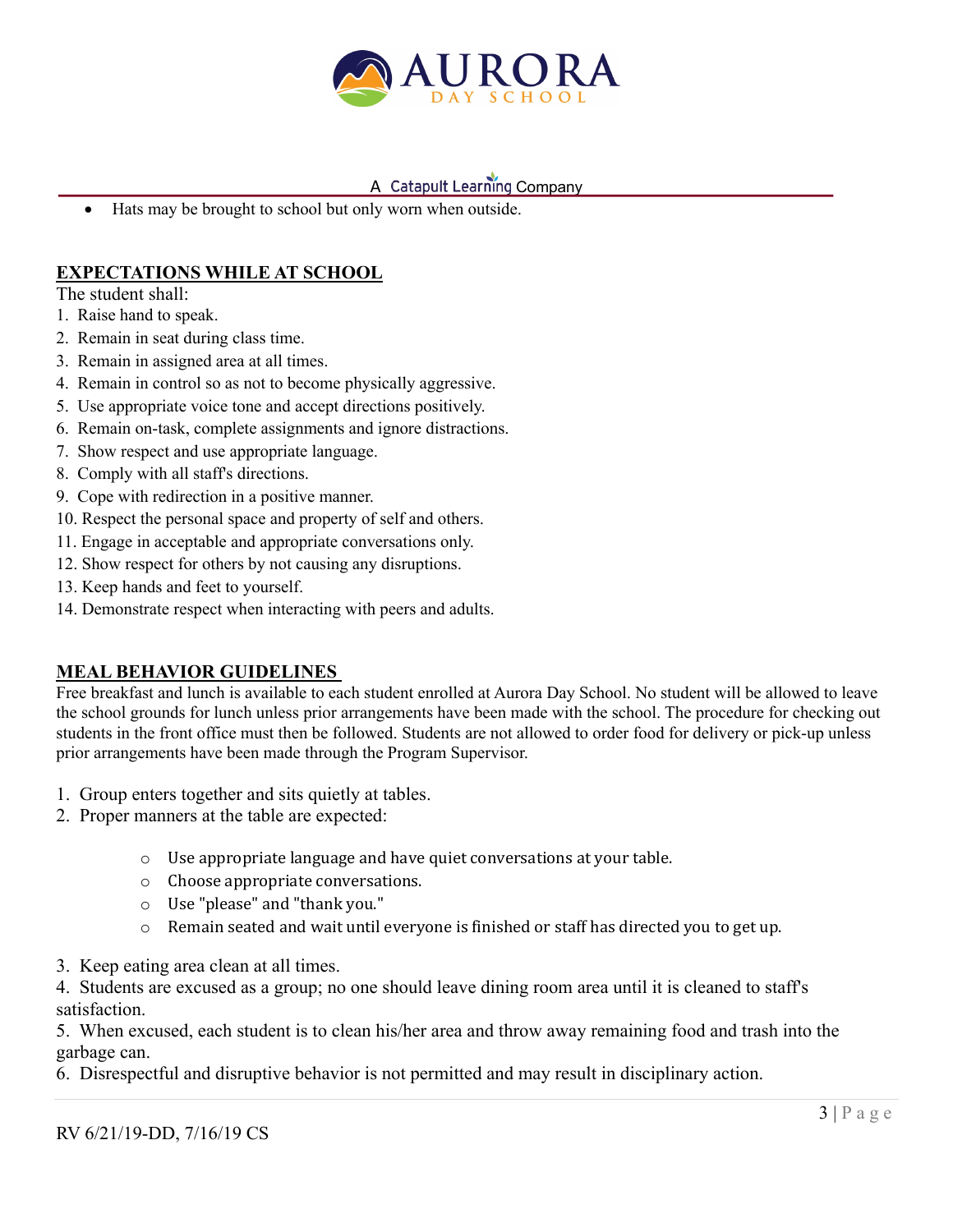

### **LEVEL SYSTEM**

The Level system is made up of 5 levels. From lowest to highest they are: Red, Yellow, Green, and Blue and Gold. Students that move to a new classroom and students who are new to the program **always start on Green Level**. Students can remain on level, move up their level, or decrease their level. It is always the goal of the staff to help students maintain positive levels in order to receive as many of the positive incentives associated with the level system.

Students may remain on the level that they are currently on by meeting the daily number of points required to remain on that level. For example, a student may remain on green level by consistently meeting the points for that level, while not meeting the point totals necessary to move up to Blue level, and not exhibiting any of the negative behaviors that would decrease a level. In theory, a student could remain on one level for an entire school year.

Students can move up levels by consistently earning the minimum amount of grades and behavior points. After 3 consecutive days of earning the minimum points a student can move up to the next level. For example:

Green Day 1 (points met) Green Day 2 (points met) Green Day 3 (points met) The student will now move to Blue Day 1.

#### **FUN FRIDAY**

Using the Daily Point Sheet throughout the week, students earn levels for positive behavior. For the last hour and 45 minutes of the afternoon on Fridays, students that have earned Blue and Gold Levels are rewarded with a special event such as an off campus activity. Students that have earned Green Level are rewarded most often with an activity and snack. Students at Yellow and Red level will remain in therapeutic group for the afternoon with no socialization or reward. Staff provides support to Yellow and Red Level students for improvement the following week.

#### **RESTRICTIONS**

Refusal to follow the school expectations may result in a level drop and/or loss of privileges, or placement on restriction, i.e. recess restriction, field trip restriction, lunch detention. Major program infractions may result in a student discipline report or recommendation of suspension alternative (SALT).

#### **SLEEPING STUDENTS**

If a student sleeps through any portion of the school day, he/she will earn zero points for following directions, remaining on task and respect of others for that time period.

### **AREA LIMITS**

During Physical Education, specials, classroom break times and lunch, students will be expected to stay within area limits and follow the instructions of school staff. If a student leaves any area without permission, parents and school district personnel will be notified immediately, and disciplinary actions may incur.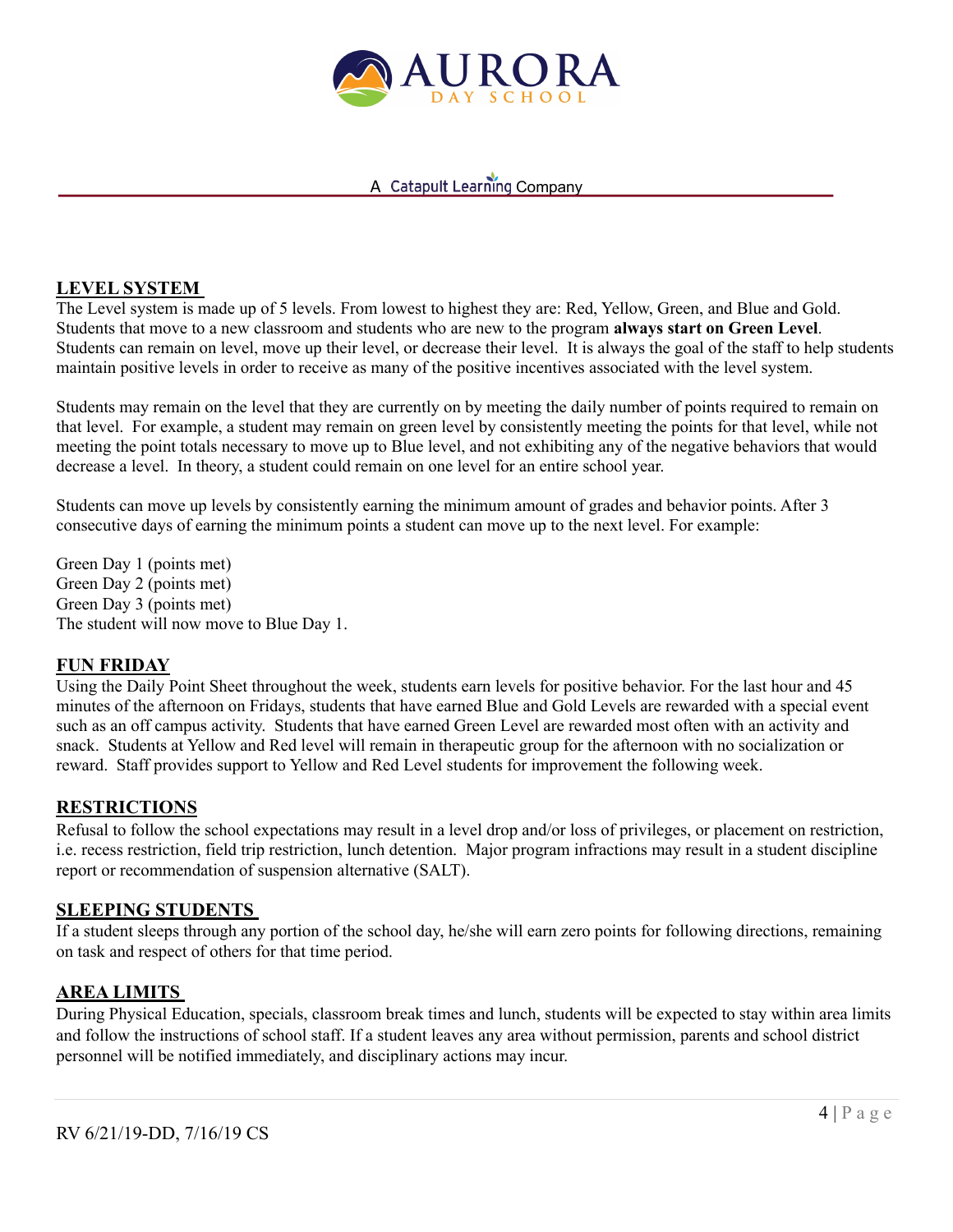

# **TIME OUTS**

At certain times school staff may direct a student to take a time out. If this occurs, the student will follow the staff's direction and go to the assigned time-out area until staff determines that the student is ready to rejoin the class. Sometimes a student may wish to take a self-imposed time out. All time outs are supervised by staff members and at no time are students left alone.

### **SEARCHES/CONTRABAND**

Each day, upon coming on to campus, students will be thoroughly searched. In addition, all students are subject to random searches. Any contraband items will be confiscated and will not be returned to the student. It is the responsibility of the student's parent to pick up any confiscated items unrelated to drugs, alcohol, or tobacco. In the event that any illegal items/substances or firearms are found, the police will be notified. An Incident Report will be completed for any items considered to be dangerous and/or illegal.

### **DRUG/ALCOHOL & TOBACCO**

Aurora Day School is a drug/alcohol and tobacco-free campus. Possession of these items on school grounds will result in disciplinary actions. Students suspected of being under the influence of drugs and or alcohol will be removed from their peer group until a parent/guardian can be contacted and an investigation can be completed by the Program Supervisor.

## **CELL PHONES / PORTABLE TECHNOLOGY POLICY**

Students in grades K-8 are not permitted to have cell phones or other technology such as iPads, iPods, handheld video games for any reason during school hours unless accommodations are specified in the student's IEP.

Students in grades 9-12 have limited cell phone and technology usage (hand-held game systems, iPads, iPods, mp3 players, etc.). Cell phones should **at no time be visible during class time.** These items may be used **only during breaks and lunch**. **Violation of the above guidelines will result in disciplinary actions such as the loss of cell phone usage during breaks or complete loss of cell phone use while on school grounds.** Personal devices are NOT to be shared with fellow students, all content played or viewed while on school property must be school appropriate.

**Cell phone and technology usage is never permitted during scheduled class times unless expressly written in a student's IEP.** Any student that violates this policy will have the item confiscated and returned to the student or parent at the end of the day. If the student continues to violate the policy, the student will lose the privilege to possess the item during school hours and will be required to turn the technology in to staff upon arrival to school. **Students are never permitted to take pictures or make audio or video recordings of other students or staff members.**

## **PERSONAL PROPERTY POLICY**

The school is not responsible for property brought onto campus or taken to a school activity that is lost, damaged or stolen. Students are advised not to bring valuables to school. Should students choose to bring valuable items to school, they do so at their own risk. The school takes reasonable precautions to ensure the general security of property, however, students are fully responsible for the safety of their own property.

### **MOVIES**

The Director/Program Supervisor must approve any movie shown in the classroom. Movies must be educational in nature and directly related to classroom curriculum. The only exception to that rule will be for reward movies shown during Fun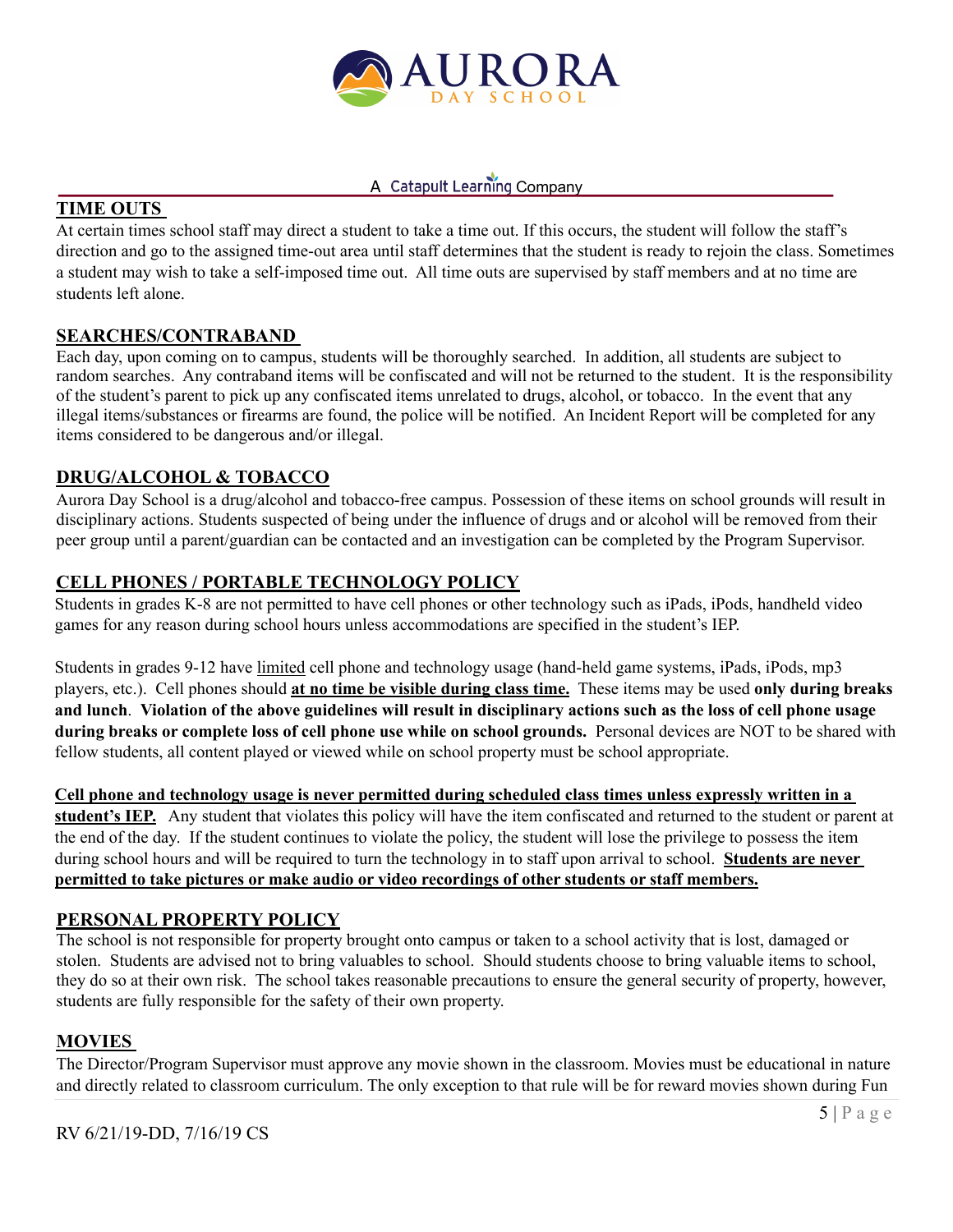

Friday, or as approved by the Director/Program Supervisor. However, **all** movies must be rated either G or PG. The Director/Program Supervisor must first approve any PG-13 movies and obtain permission from the parents if students are under the age of 13. Unrated movies or movies with an R rating or worse are prohibited.

## **VIDEO GAME POLICY**

As determined by Aurora Day School staff, only educationally appropriate games are to be played on school computers or other school equipment and only during designated times, such as Fun Friday, recess, or lunch. Video game consoles and games will be furnished by Aurora Day School. Only games rated EC (early childhood), E (everybody), or E10+ (everybody 10 or older), will be permitted to be played on the Aurora Day School campus. Any E10+ rated game must have approval of the Director/designee before it is permitted.

## **FIELD TRIPS**

All students have the opportunity to go on educational field trips. In addition, each student at Aurora Day School has the chance to earn the level necessary for an end of the week "Fun Friday" off-campus activity or on- campus special activity. Appropriate off-campus behavior is expected of every student. Inappropriate behavior may result in disciplinary action, which may prevent the student from participating in future activities.

## **HARASSMENT OR BULLYING POLICY**

Aurora Day school is dedicated to providing a superior learning environment which promotes a healthy, distraction-free educational setting where students are treated with respect, without fear of emotional/physical threat, harm, and harassment by others.

In promotion of a safe, threat-free environment, it is a violation of Aurora Day School's policy for a student to engage in harassment, intimidation, or bullying during school, at school sponsored events, or when such actions create a substantial disruption to the educational process. Under no circumstance will Aurora Day School tolerate any student that harasses, intimidates, or bullies others based on race, color, age, religion, ancestry, national origin, gender, sexual orientation, including gender expression or identity, mental or physical ability, or other distinguishing characteristics. Aurora Day School will take immediate and equitable measures within its authority for situations found to fall under the definition of harassment, intimidation, or bullying. Aurora Day School reserves the right, depending on the severity of the conduct, to provide counseling and education, and/or discipline students up to and including formal individual student discipline reports, parent conference, and/or referral to law enforcement.

- The definition of *harassment* is:
	- "To trouble, torment, or confuse by continual persistent attacks."
- The definition of *intimidation* is:
	- "To make timid, fill with fear."
- The definition of *bullying* is:

"Unwanted, aggressive behavior among school aged children that involves a real or perceived power imbalance. The behavior is repeated, or has the potential to be repeated, over time. Both kids who are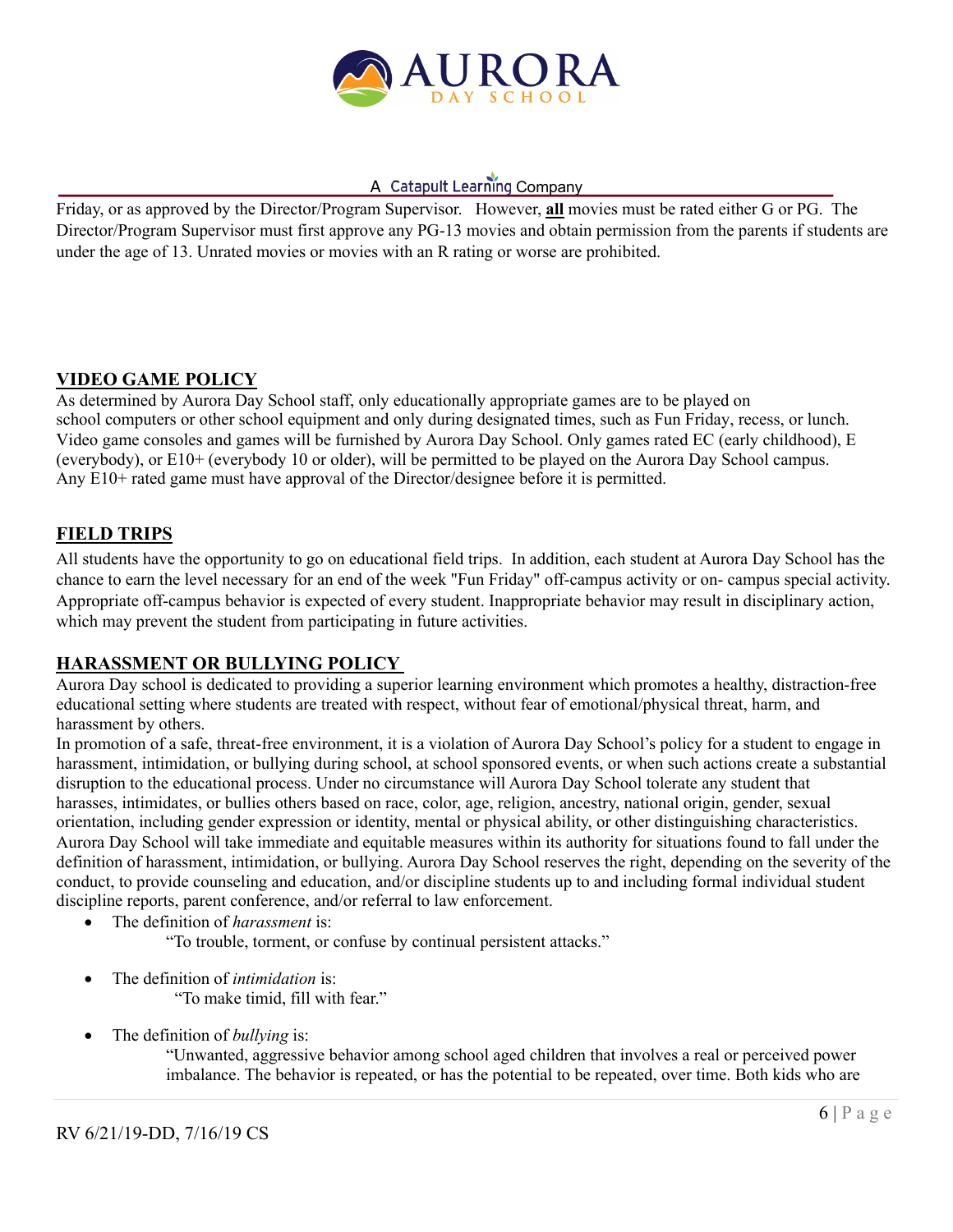

bullied, or who bully others, may have serious, lasting problems."

#### **There are four types of bullying:**

- **1. Verbal bullying, includes but is not limited to, saying or writing mean things.**
	- Teasing
	- Name-calling
	- Inappropriate sexual comments
	- Taunting
	- Threatening to cause harm

### **2. Social bullying, sometimes referred to as relational bullying, includes but is not limited to, hurting someone's reputation or relationships.**

- Leaving someone out on purpose
- Telling other children not to be friends with someone
- Spreading rumors about someone
- Embarrassing someone in public

### **3**. **Physical bullying includes, but is not limited to, hurting a person's body or possessions.**

- Hitting/kicking/pinching
- Spitting
- Tripping/pushing
- Taking or breaking someone's things
- Making mean or rude hand gestures

## **4. Electronic bullying involves using social media and/or emails, texts, photos, etc. as a tool to bully, harass or intimidate as described above.**

In order to be considered bullying, the behavior must be aggressive and include:

• An imbalance of power: Kids who bully use their power, such as physical strength, access to embarrassing information, or popularity-to control or harm others. Power imbalances can change over time and in different situations, even if they involve the same people.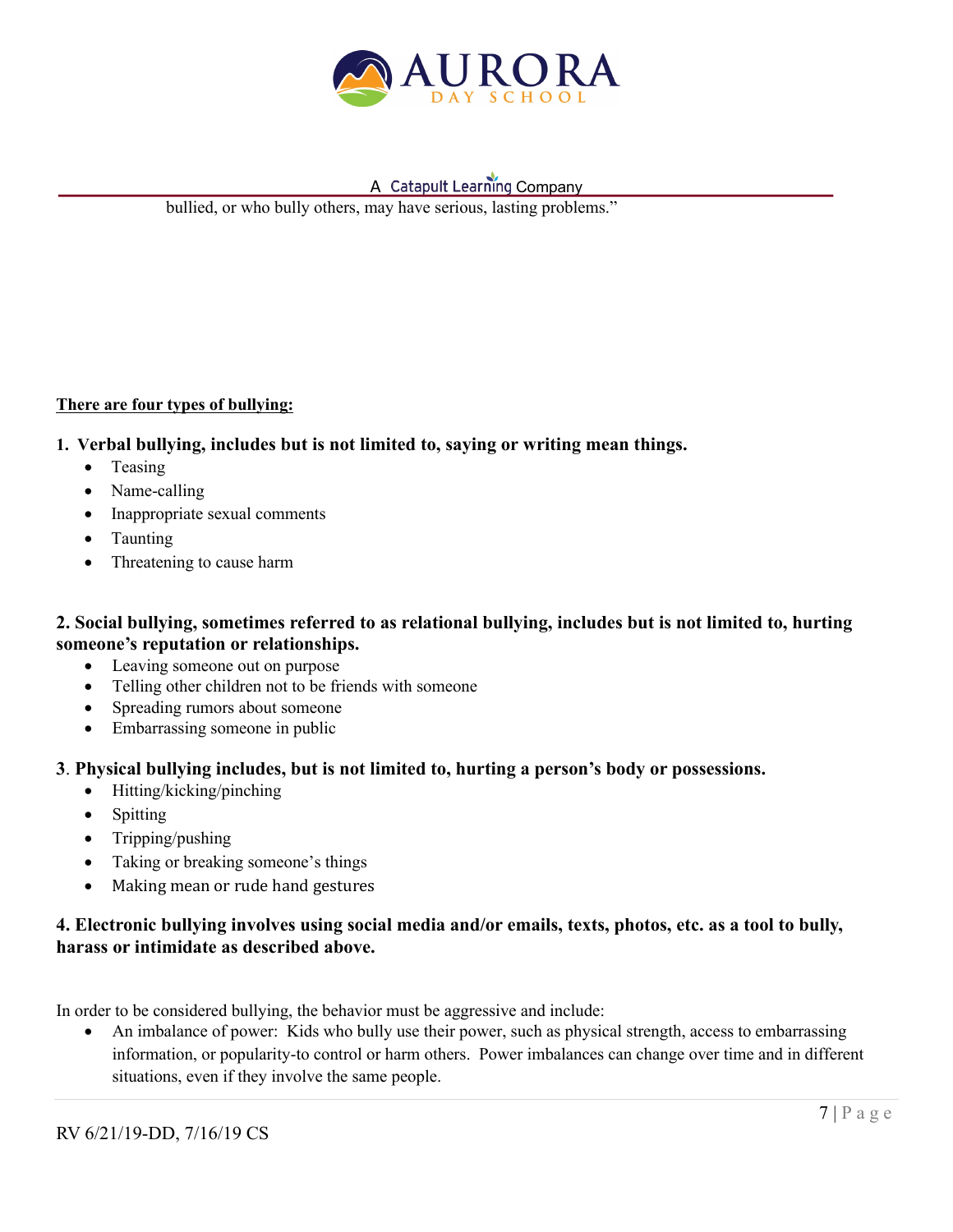

Repetition: Bullying behaviors happen more than once or have the potential to happen more than once.

### **GRIEVANCES**

If a student has a complaint or concern, the first step is to talk to the teacher. If needed, the next step would be to complete a grievance form and speak to the Program Supervisor. If further action is necessary, the student may contact the Director, and/or Associate Director. Grievance forms are available in all classrooms and in the front office.

### **HEALTH CARE PROCEDURES**

A designated Campus Health Aide will be responsible for the supervision of self-administration of medication. Medications must be checked in to the school office by the Campus Health Aide. Medications and medication logs are maintained describing the medication, time administered, and dosage. Medications and medication logs are stored in a locked cabinet inside a locked box. It is a school policy that at no time should students be in possession of their own or another student's medication.

All medication must be in the original packaging with the following information on the label:

- Student Name
- Medication Name
- Dosage
- Route (orally, topically, etc.)
- Time dose is to be administered

### **Medications not in appropriate packaging will not be accepted. Parents will be contacted to pick up their student if the student is vomiting, has diarrhea or a temperature of 100 degrees or higher.**

It is school policy that no student will be allowed in school with live head lice. Students found with live head lice will be sent home and may not return to school until the affected area has been treated with a chemical treatment to remove the head lice. A student with nits may be permitted back into school as long as treatment has been completed and the student no longer has evidence of live lice. Evidence of treatment may be required to return to school.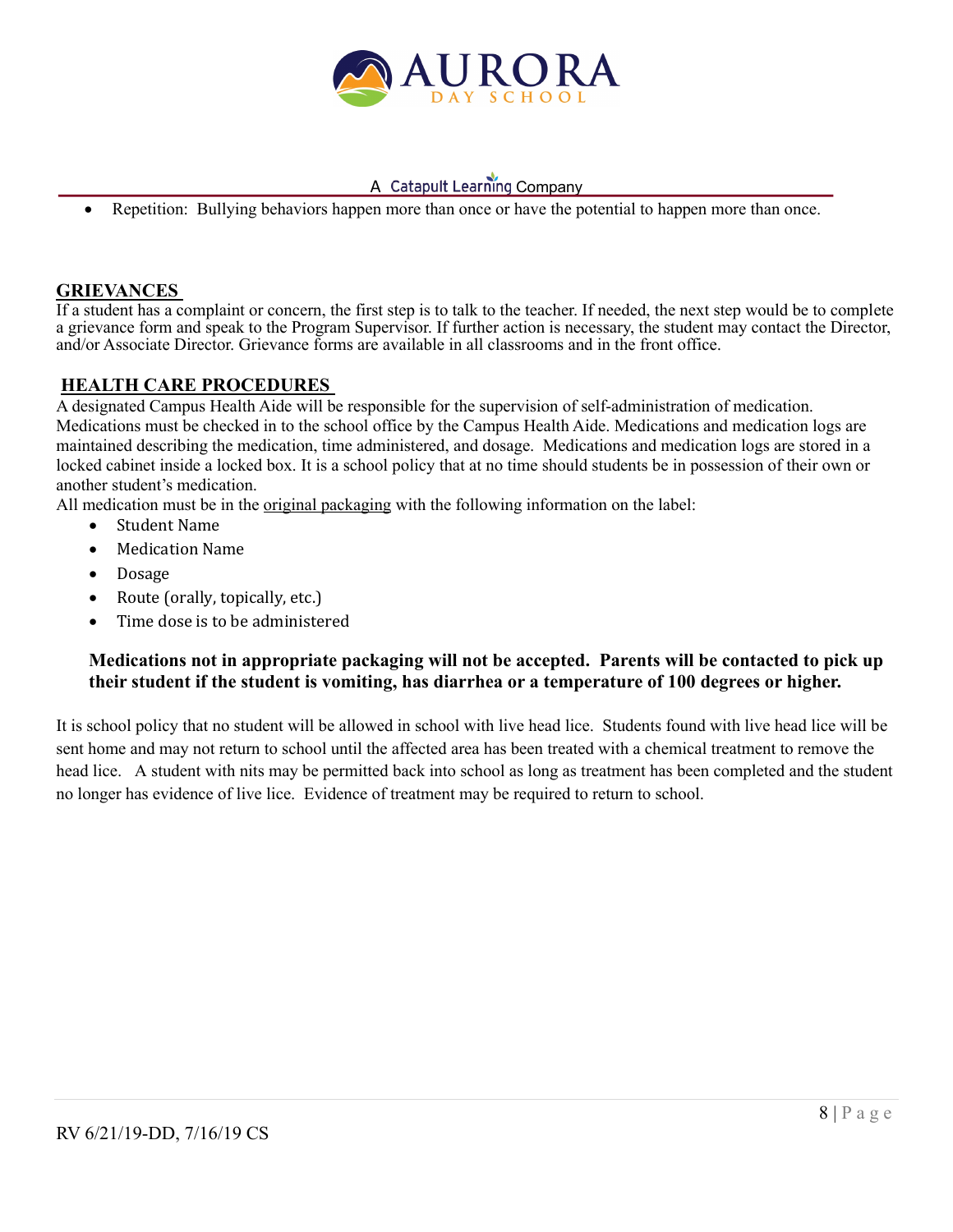

## **Family Educational Rights and Privacy Act (FERPA)**

The Family Educational Rights and Privacy Act (FERPA) (20 U.S.C. § 1232g; 34 CFR Part 99) is a Federal law that protects the privacy of student education records. The law applies to all schools that receive funds under an applicable program of the U.S. Department of Education.

FERPA gives parents certain rights with respect to their children's education records. These rights transfer to the student when he or she reaches the age of 18 or attends a school beyond the high school level. Students to whom the rights have transferred are "eligible students."

Parents or eligible students have the right to inspect and review the student's education records maintained by the school. Schools are not required to provide copies of records unless, for reasons such as great distance, it is impossible for parents or eligible students to review the records. Schools may charge a fee for copies.

Parents or eligible students have the right to request that a school correct records which they believe to be inaccurate or misleading. If the school decides not to amend the record, the parent or eligible student then has the right to a formal hearing. After the hearing, if the school still decides not to amend the record, the parent or eligible student has the right to place a statement with the record setting forth his or her view about the contested information.

Generally, schools must have written permission from the parent or eligible student in order to release any information from a student's education record. However, FERPA allows schools to disclose those records, without consent, to the following parties or under the following conditions (34 CFR § 99.31):

- School officials with legitimate educational interest;
- Other schools to which a student is transferring;
- Specified officials for audit or evaluation purposes;
- Appropriate parties in connection with financial aid to a student;
- Organizations conducting certain studies for or on behalf of the school;
- Accrediting organizations;
- To comply with a judicial order or lawfully issued subpoena;
- Appropriate officials in cases of health and safety emergencies; and
- State and local authorities, within a juvenile justice system, pursuant to specific State law.

Schools may disclose, without consent, "directory" information such as a student's name, address, telephone number, date and place of birth, photograph, honors and awards, grade level, enrollment status, and dates of attendance.

According to federal law the directory information may be publicly released to educational and occupational representatives without your permission unless you request in writing that the school not release the students' information.